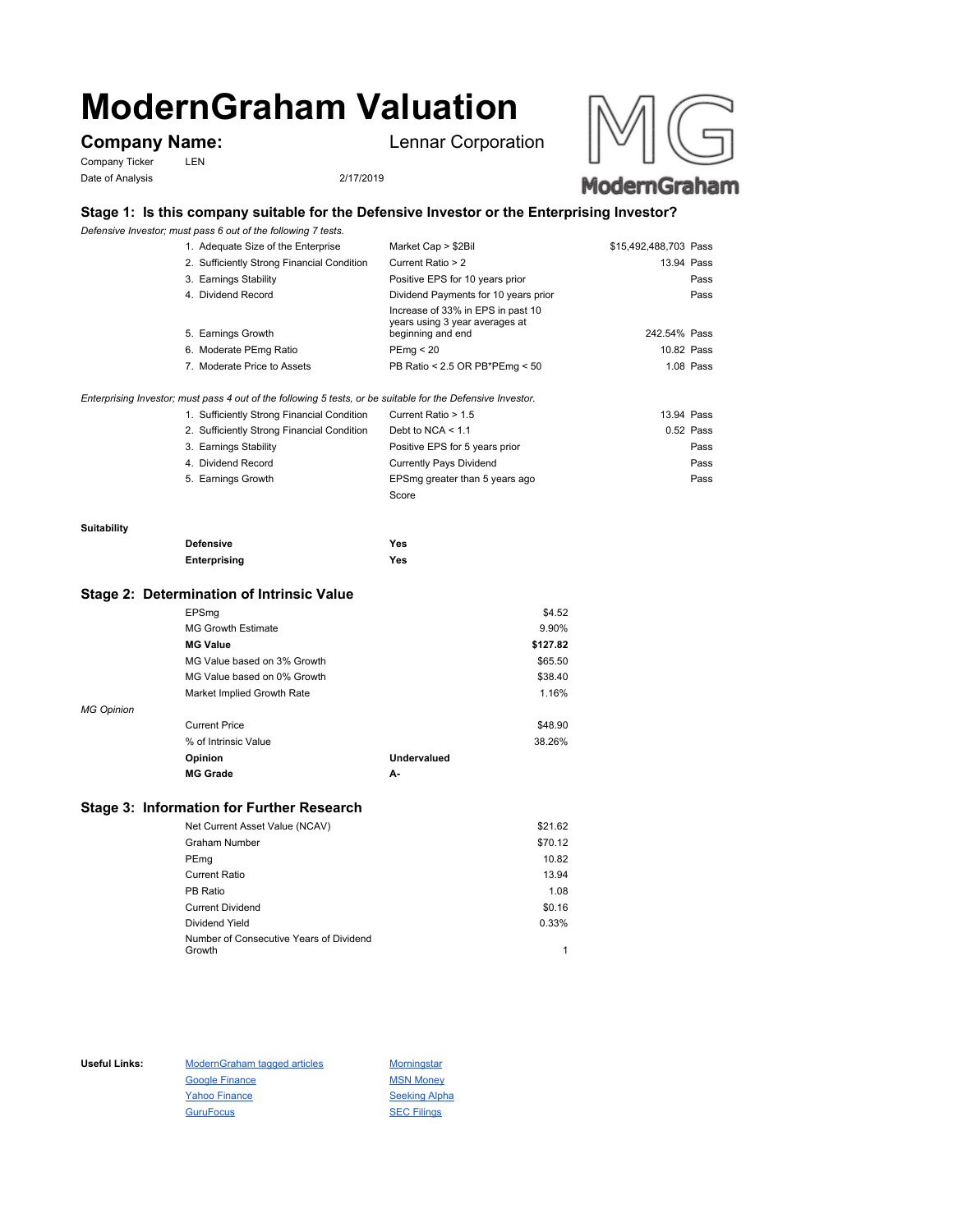| <b>EPS History</b> |           | <b>EPSmg History</b>                 |                  |
|--------------------|-----------|--------------------------------------|------------------|
| Next Fiscal Year   |           |                                      |                  |
| Estimate           |           | \$4.95 Next Fiscal Year Estimate     | \$4.52           |
| Nov2018            | \$5.44    | Nov2018                              | \$4.12           |
| Nov2017            | \$3.38    | Nov2017                              | \$3.34           |
| Nov2016            | \$3.86    | Nov2016                              | \$3.22           |
| Nov2015            | \$3.39    | Nov2015                              | \$2.72           |
| Nov2014            | \$2.75    | Nov2014                              | \$2.18           |
| Nov2013            | \$2.11    | Nov2013                              | \$1.52           |
| Nov2012            | \$3.05    | Nov2012                              | \$0.46           |
| Nov2011            | \$0.47    | Nov2011                              | $-$1.91$         |
| Nov2010            | \$0.50    | Nov2010                              | $-$3.22$         |
| Nov2009            | $-$2.40$  | Nov2009                              | $-$4.03$         |
| <b>Nov2008</b>     | $-$6.87$  | Nov2008                              | $-$3.34$         |
| Nov2007            | $-$12.07$ | Nov2007                              | $-$0.40$         |
| Nov2006            | \$3.62    | Nov2006                              | \$5.31           |
| Nov2005            | \$8.07    | Nov2005                              | \$5.55           |
| Nov2004            | \$5.59    | Nov2004                              | \$3.87           |
| Nov2003            | \$4.56    | Nov2003                              | \$2.73           |
| Nov2002            |           | \$3.44 Balance Sheet Information     | 11/1/2018        |
| Nov2001            |           | \$0.00 Total Current Assets          | \$20,924,569,000 |
| Nov2000            |           | \$1.62 Total Current Liabilities     | \$1,500,988,000  |
| Nov1999            |           | \$1.22 Long-Term Debt                | \$10,117,058,000 |
|                    |           | <b>Total Assets</b>                  | \$28,566,181,000 |
|                    |           | Intangible Assets                    | \$3,680,047,000  |
|                    |           | <b>Total Liabilities</b>             | \$13,883,224,000 |
|                    |           | Shares Outstanding (Diluted Average) | 325,755,000      |